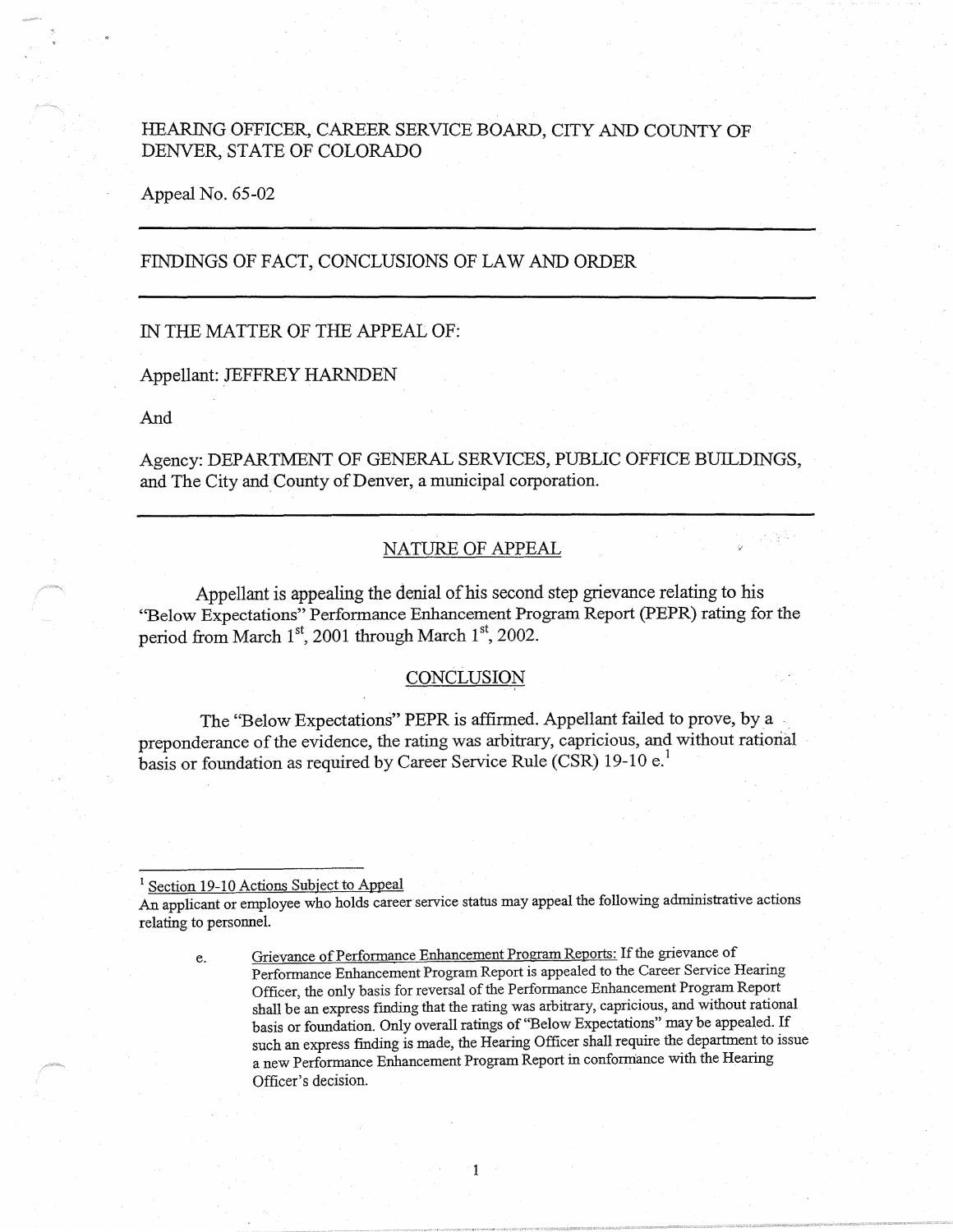#### **INTRODUCTION**

Appellant is appealing the denial of his second step grievance relating to his . ''Below Expectations" PEPR. Appellant, a career service status employee, received this rating for the period covering March 1st, 2001 through March 1st, 2002 on February 28<sup>th</sup>, 2002, effective March  $1^{st}$ , 2002. Appellant filed his first step grievance on March  $7^{th}$ . 2002 requesting the rating be changed to ''Meets Expectations," that all documentation surrounding this rating be removed from his file, and he be made whole. On March  $13<sup>th</sup>$ , 2002, Appellant received a letter denying his first step grievance. His second step grievance was filed on March  $14<sup>th</sup>$ , 2002 with a denial letter hand delivered to Appellant on March  $18<sup>th</sup>$ , 2002. Appellant filed his appeal with the Hearings Office on March  $28<sup>th</sup>$ . 2002. .

A hearing on this appeal was held before Michael A. Lassota, Hearing Officer for the Career Service Board, on June  $18^{th}$ , 2002. Appellant was present and represented by Cheryl Hutchison. The Agency was represented by Assistant City Attorney, R. Craig Hess, Esq., with Willie F. (Faye) Cleveland serving as advisory witness for the Agency.

The following witnesses testified at the hearing: Appellant, and Faye Cleveland, Supervisor of Administrative Support, for the Agency.

Exhibits 1,2, and 4 through 10 were admitted into evidence by stipulation. Exhibit 3 was not admitted.

#### ISSUES ON APPEAL

- 1. Whether Appellant proved, by a preponderance of the evidence, his "Below Expectations" PEPR rating was arbitrary, capricious, and without rational basis or foundation violating CSR 19-10 e.
- 2. Whether the Agency violated CSR 13-23 Levels of Performance.
- 3. Whether Appellant violated CSR 13-50 Grievances and Appeals Relating to Performance Enhancement Program Reports.

## **JURISDICTION**

CSR 13-50 $^2$  provides for the filing of a grievance, as it relates to a PEPR, in accordance with CSR 18 Grievance Procedure<sup>3</sup> and CSR 19 Appeals. All requirements to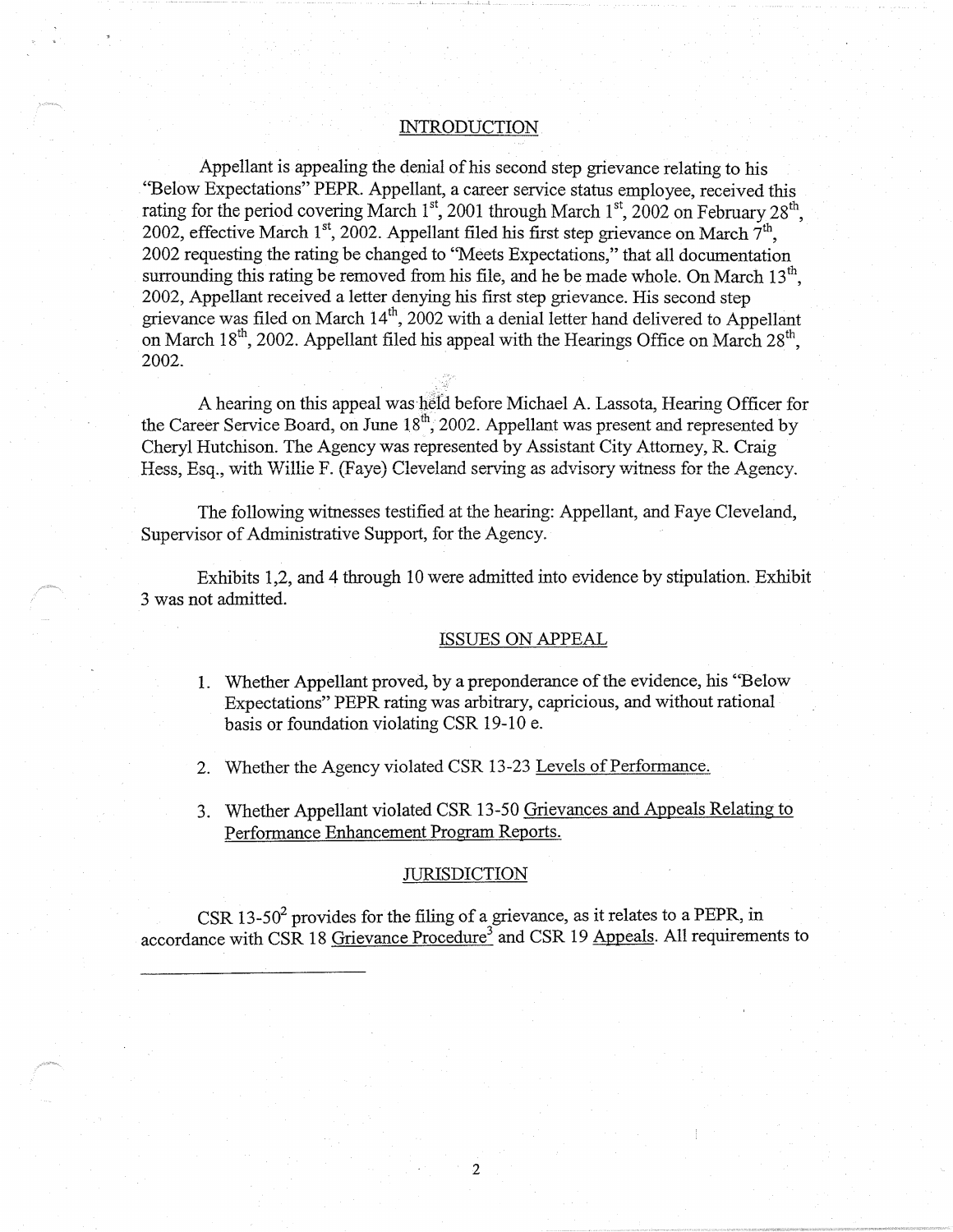file a timely appeal have been met. Under CSR 19-27 the Hearing Officer must affirm, modify, or reverse the actions of the Agency giving rise to the appeal.<sup>4</sup>

# <sup>2</sup> Section 13-50 Grievances and Appeals Relating to Performance Enhancement Program Reports

" - .

An employee may file a grievance pursuant to Rule 18 GRIEVANCE PROCEDURE, and may appeal that grievance in accordance with Rule 19 APPEALS, insofar as it relates to Performance Enhancement Program Reports, but may not grieve or appeal the Performance Enhancement Program, as such.

#### <sup>3</sup> Section 18-12 Grievance Procedure

· If a work related dispute was not resolved through alternative dispute resolution or if alternative dispute resolution was not previously attempted and a career service employee has a grievance as defined in Section 18-10 a of this rule, the employee may file a grievance in accordance with the following procedures:

- 1. Form: Tne grievance shall be presented in writing and be dated. It shall include the name and address of the grievant, the action which is the subject of the grievance, the date of the action, and a statement of the remedy sought. The grievance form shall have a certificate of mailing or certificate of hand delivery which indicates the date the grievance was placed in the mail or was hand delivered to the immediate supervisor.
- 2. Filing with Supervisor: The employee shall present a grievance to the immediate supervisor within ten ( 10) calendar days after notification of the action which gives rise to the grievance. The supervisor shall consider the grievance and within ten (10) days give the employee dated, written notice of the decision. The immediate supervisor's written decision shall contain **a**  certificate of mailing ... The period of time shall be computed in accordance with subparagraph 19-22 a) 2).
- 3. Filing with Agency Head: If the response of the immediate supervisor does not resolve the grievance and the employee wishes to pursue the grievance further, the employee shall present the grievance to the head of the agency, or designee, in writing within ten ( 10) calendar days after receiving the decision of the immediate supervisor. The grievance form filed with the head of the agency or designee must contain a certificate of mailing or certificate of hand delivery.

If the immediate supervisor has not responded to the grievance within ten (10) calendar days and the employee desires to pursue the grievance further, the employee must present the grievance in writing to the head of the agency or designee no later than twn (10) calendar days after the supervisor's response was due ....

The head of the agency, or designee, shall consider the grievance and shall give the employee dated, written notice of a decision within ten (10) calendar days from the date contained on the certificate of mailing or certificate of hand delivery .....

4. Filing with the Career Service Authority: If the employee still feels aggrieved after receiving this decision, or the agency head has not responded within ten (10) calendar days, and the grievance concerns an alleged violation of Charter provisions relating to the Career Service, ordinances of the Career Service, or the Career Service Rules, and the employee wants to pursue the grievance further, the employee must appeal to the Hearings Officer of the Career Service board in accordance with Rule 19 APPEALS....

#### <sup>4</sup> 19-27 Decision of Hearings Officer

The Hearings Officer shall issue a decision in writing affirming, modifying, or reversing the action, which . gave rise to the appeal. This decision shall contain findings on each issue and shall be binding on the parties.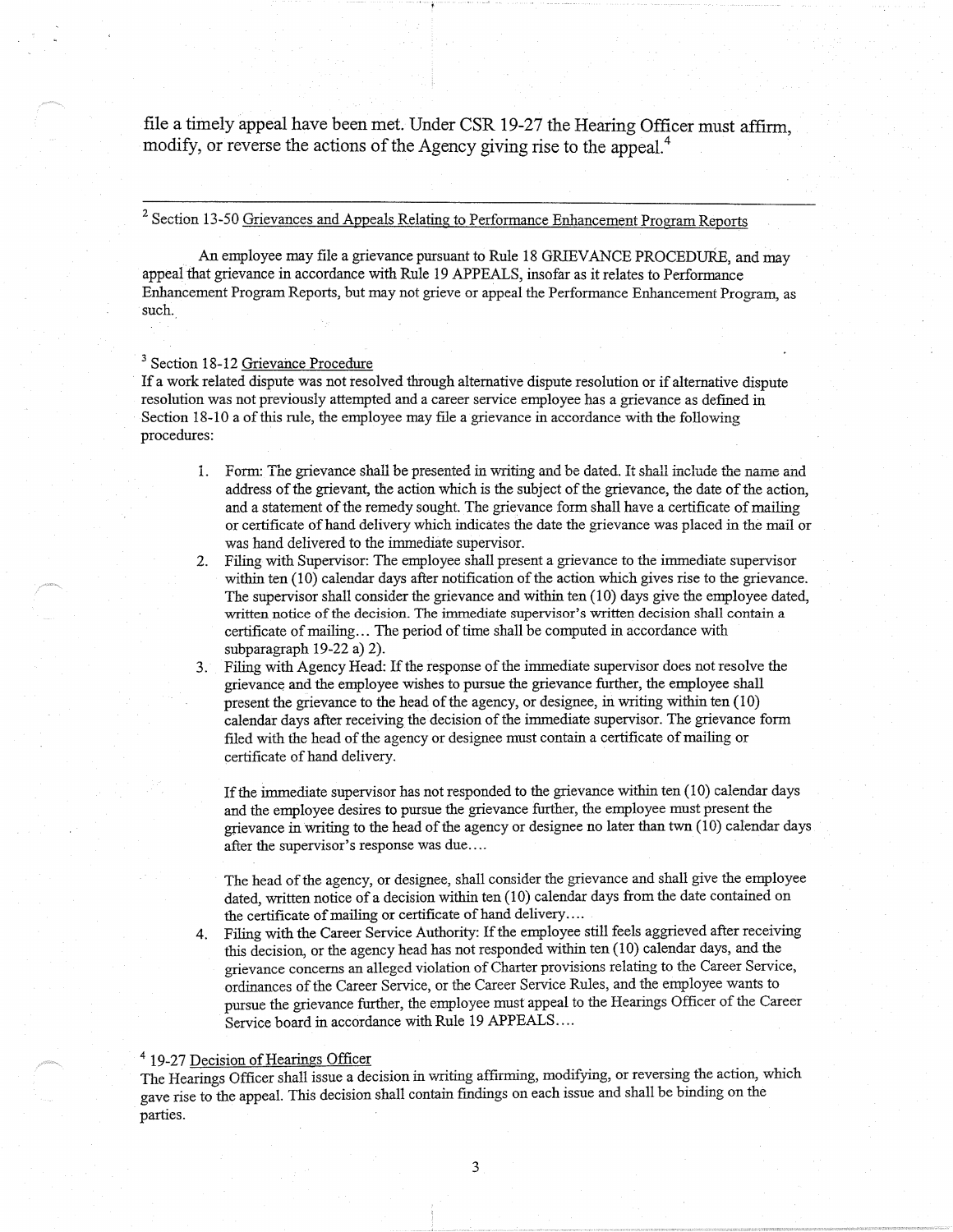# RELEVANT FACTS

On February 28<sup>th</sup>, 2002 Appellant received a "Below Expectations" PEPR, effective March 1st, 2002, for the period from March 1st, 2001, through March 1st, 2002.The Agency must notify an employee of an anticipated "Below Expectations" PEPR at least two days in advance of the meeting to review the PEPR to comply with CSR 13-60. Appellant attended the meeting with representation, as allowed by the rule.

Appellant disagreed with the rating, stating that some of the items included were not under his control. Also, he received additional work, which displaced other work, that the prevailing wage and duplicate payment problems were not under his control and items that were previously grieved were included in this PEPR. Of the 8 areas evaluated, 4 are Priority I, 2 are Priority II, and 2 are Priority III. The higher the "Priority," the more important the job responsibility. Appellant received a "Below Expectations" rating in 7 areas, 3 in Priority I.

Appellant received the first "Below Expectations" because payment vouchers were not processed on time to the Auditor's Office, resulting in \$423 penalty to the Agency. Also, 4 vouchers were returned for duplicate payment and 1 original invoice was missing. The Expected Accomplishments are to submit vouchers to the Auditor's Office within 5 days of receiving them, with no more than 2 errors per year. Twice during the rating period Appellant needed help to get the vouchers processed because he was behind.

The second "Below Expectations" rating involved the petty cash fund. The petty cash fund is never to go below \$250 and reimbursed at least once a month, with no errors. Three times during the rating period Appellant failed to reimburse petty cash, and the December 2001 receipts were not sent in for reimbursement until February 2002. Appellant admitted this fact in the meeting mentioned above. On May  $16<sup>th</sup>$ , 2002 Appellant received a written reprimand for not following the petty cash procedures.

The third "Below Expectations" rating involved record keeping for employee uniforms, shoes, and safety glasses. Appellant did not maintain the records monthly as required. Appellant admitted not maintaining these records monthly.

The fourth "Below Expectations" rating was because Appellant did not maintain accounting files and records. These jobs were routinely given to co-workers to do.

Appellant received the fifth "Below Expectations" for not adhering to the Work Order phone policy. Answering this phone by the third ring is required. Appellant left his work area when this phone was ringing, leaving it for someone else to answer, or would wear earphones so he could not hear it ringing. Appellant was counseled about answering the phones in 2000, 2001, and 2002.

4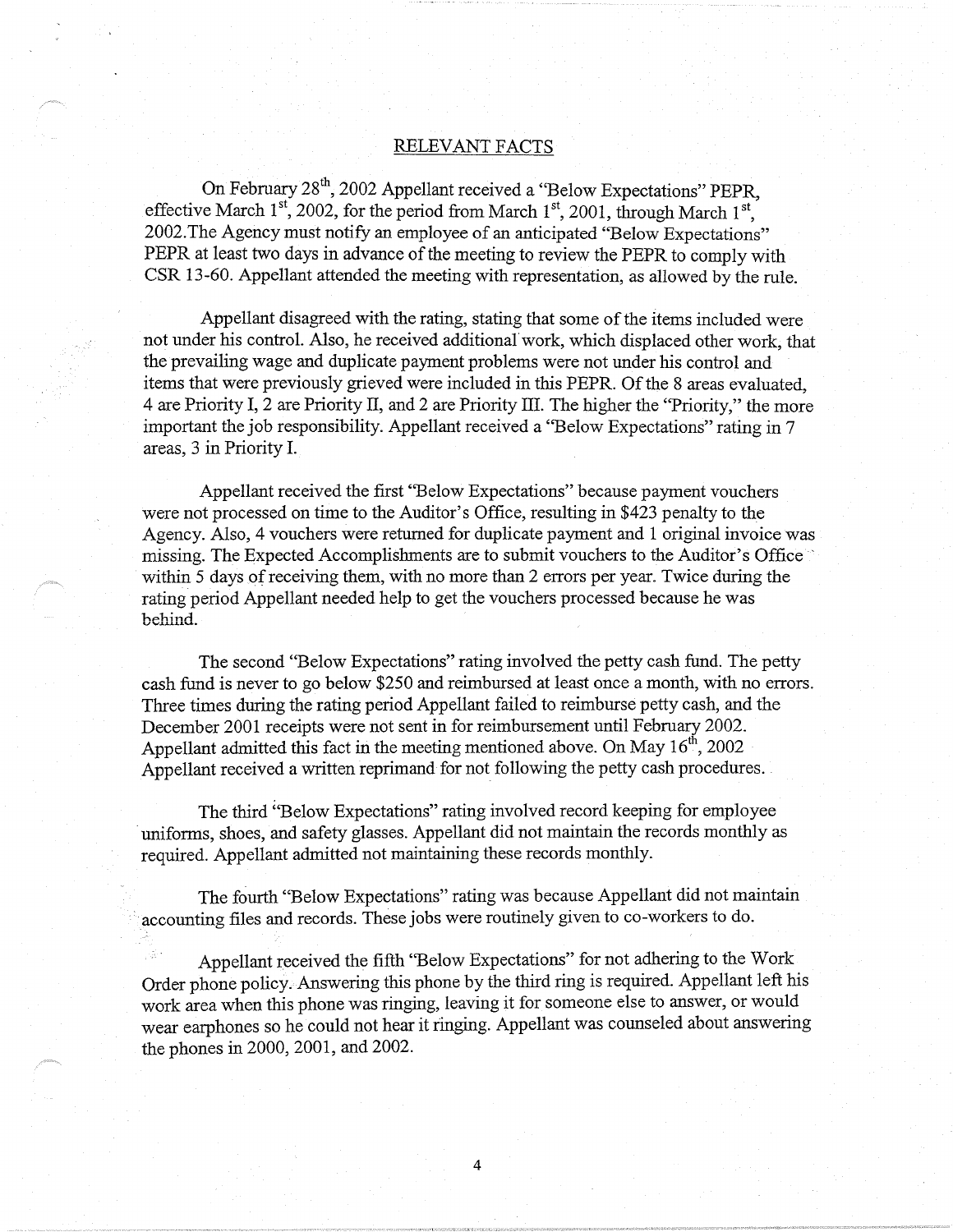A sixth "Below Expectations" was received for Appellants atrocious punctuality. Appellant arrived at work late so often, he was offered the opportunity to change his work hours, which he declined. The expectation is to arrive at work within seven minutes of the starting time with no more than one tardy per month. Appellant averaged ten late arrivals per month during this rating period. Appellant admitted to habitually arriving at work late.

Appellant received a seventh ''Below Expectations" rating for not keeping a clean work area although continually reminded to do so. Appellant admitted a clean work area was a low priority for him.

On February 21<sup>st</sup>, 2002 the Agency notified Appellant of the anticipated "Below Expectations" rating and a meeting to review the supporting reason was scheduled for February 26<sup>th</sup>, 2002. Appellant was present at the meeting with his AFSCME (American Federation of State County and Municipal Workers) representative Cheryl Hutchison. They met with Agency Director, Dan Barbee and Appellant's immediate supervisor Faye Cleveland to discuss the anticipated rating. ·

On February 28<sup>th</sup>, 2002 Appellant received a "Below Expectations" rating. His first-level grievance was presented to his supervisor, Faye Cleveland, on March  $7<sup>th</sup>$ , 2002. On March  $13<sup>th</sup>$ , 2002 Appellant received the denial of his first-level grievance. The second-level grievance was presented to Agency Director Dan Barbee on March 14<sup>th</sup>, 2002. On March 18<sup>th</sup>, 2002 Appellant received the denial of his second-level grievance. Appellant file his appeal on March 28<sup>th</sup>, 2002.

## DISCUSSION

The City Charter, §C5.25 (4) and CSR §2-104 (b)(4) require the Hearing Officer to determine the facts in this matter" de novo". The Colorado Courts have held that this requires an independent fact-finding hearing considering evidence submitted at the *de novo* hearing and a resolution of the factual disputes. *Turner v. Rossmiller,35* Co. A. 329, 535 P.2d 751 (Colo. App., 1975).

The party advancing a position or claim, in an administrative hearing like this one, has the burden of proving that position by a "preponderance of the evidence". To prove something by a "preponderance of the evidence" means to prove that it is more probably true than not (Colorado Civil Jury Instruction,  $3:1$ ).<sup>5</sup> The number of witnesses testifying to a particular fact does not necessarily determine the weight of the evidence (Colorado Civic Jury Instruction 3:5).<sup>6</sup> The ultimate credibility of the witnesses and the weight given their testimony are within the province of the Administrative Law Judge or Hearing Officer. *Charnes v. Lobato,743* P.2d 27 (Colo. 1987). As the trier of fact, the

*5* 

<sup>&</sup>lt;sup>5</sup> The notes on use of Instruction 3.1 state: Generally, in all civil cases, "the burden of proof shall be by a preponderance of the evidence, ... " citing C.R.S. § 13-25-127.

The content of this instruction was approved as an instruction in *Swaim v. Swanson*, 118 Colo. 509, 197 P.2d 624 (1948). The rule stated is also supported by *Green v. Taney*, 7 Colo. 278, 3P. 423 (1884) and C. McCormick, EVIDENCE § 339, at 957 (E. Cleary 3 ed, 1984).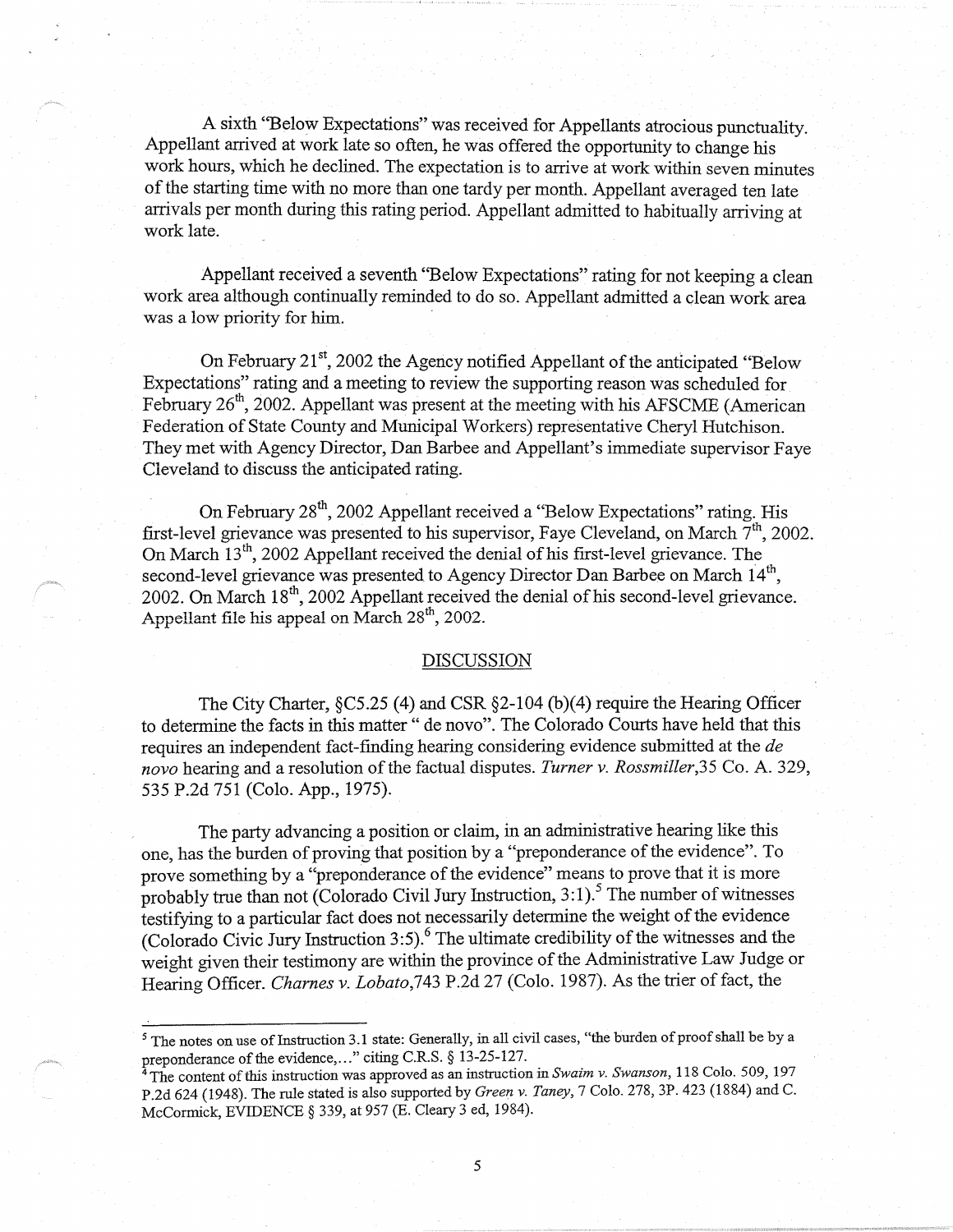Hearing Officer determines the persuasive effect of the evidence and whether the burden of proof has been satisfied. *Metro Moving and Storage Co. v. Gussert,* 914 P .2d 411 (Colo. App. 1995). In this appeal, Appellant has the burden of proving the Agency was· arbitrary, capricious, and without rational basis or foundation when compiling his "Below Expectations" PEPR.

Appellant alleges the Agency violated CSR 13-23 Levels of Performance<sup>7</sup> by giving him a ''Below Expectations" PEPR. This rule simply defines the levels of performance the Agency uses when rating an employee. There is no way for the Agency to violate this rule.

Appellant testified that when he went to work for the Agency 5 years ago, he never saw any rules or regulations for the Agency. Moreover, there are no written procedures for how to handle work that goes to the Auditor's Office, only a photocopy of rules regarding petty cash and that there is no rule other than Faye's rule (Faye Cleveland) about petty cash being replenished more than once a month. However, a review of Appellant's August, 2001 Performance Evaluation Plan Worksheet (plan) explains the guidelines for processing vouchers to the Auditor's office and petty cash. Faye Cleveland testified that from 1998 through August, 2001 the same plan was in effect and that Appellant knew what was expected of him. The August 2001 plan had no substantial changes. For this appeal, the plan is equivalent to written rules or regulations.

Appellant's 1999 PEPR was "Meets Expectations," he did everything that was expected of him, he knew how to do his job. The rating for petty cash was ''Exceeds Expectations." In 2000, 2001 and 2002, Appellant was "Below Expectations" in the area of voucher processing to the Auditor's Office. Cleveland testified that none of the other employees processing vouchers to the Auditor's Office were "Below Expectations." Petty cash for 2000, ''Below Expectations," 2001, ''Meets Expectations," 2002, "Below. Expectations." On all of these PEPR's, in the areas that were ''Below Expectations," there are comments explaining what was not done correctly.

7 CSR§ 13-23 Levels of Performance

An employee's performance shall be rated according to the following criteria:

Outstanding -

Exceeds Expectations -

Meets Expectations -

Below Expectations -

Consistently exceeded accomplishments of the job and made a major contribution to the agency.

Consistently exceeded accomplishments of the job.

. Consistently met expected accomplishments of the job.

Employee failed to meet a significant portion of the employee's expected accomplishments.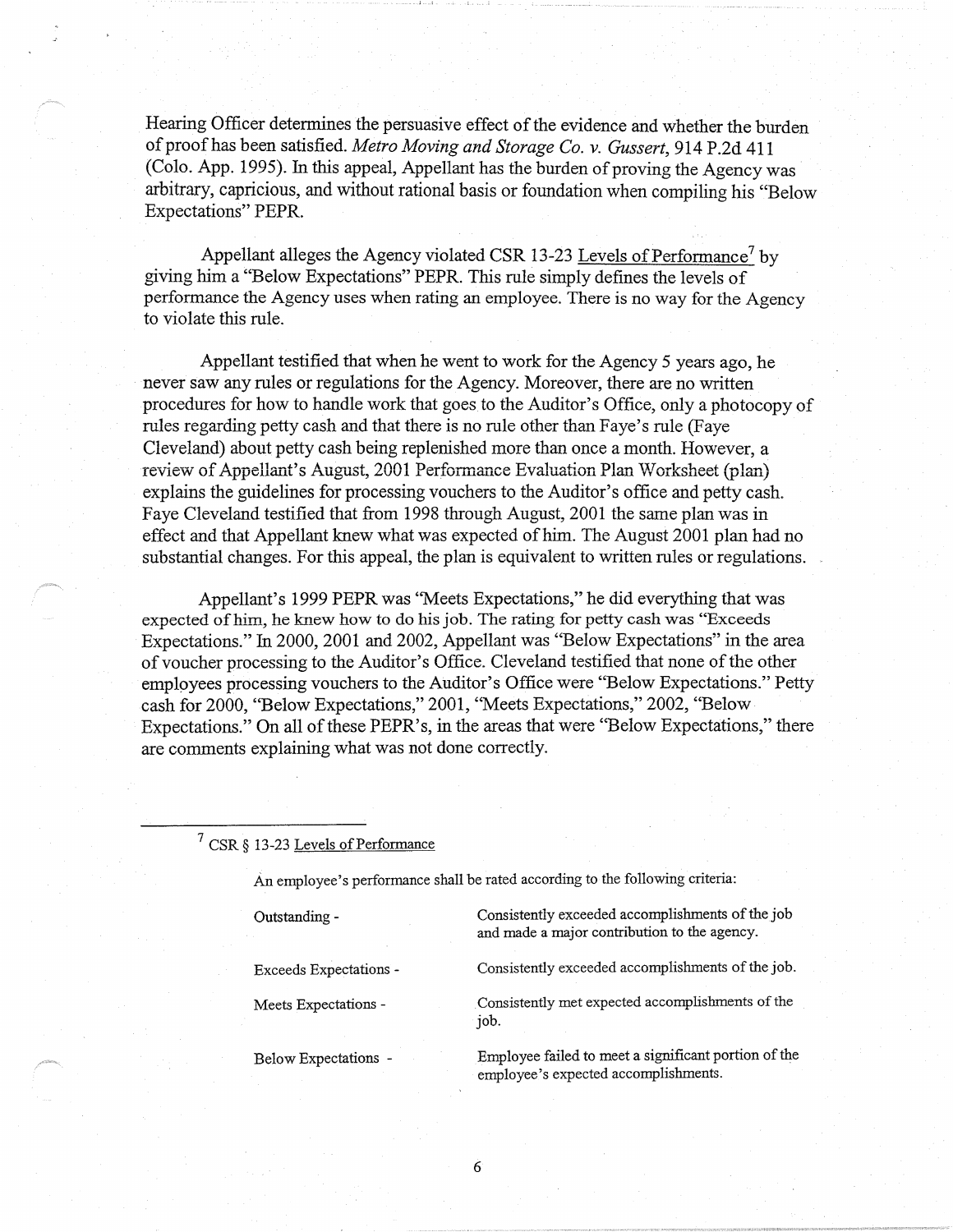During cross-examination, Appellant testified he doesn't remember if he read the 2000 PEPR completely. He didn't read it before receiving the 2001 PEPR, that he was told it contained some ''Below Expectations" and what he needed to work on. Appellant also testified he did not grieve the May  $16<sup>th</sup>$ , 2001 written reprimand for violating the petty cash rules. The reprimand was for allowing the petty cash fund to drop below the \$250 limit after repeated warnings not to. When asked about this, his reply was: "This was not a City policy, it was Faye's (Cleveland) policy." Although not clarified, the implication was that because this was not a City policy he did not have to follow it even though it was part of his plan. Moreover, Appellant did not follow the procedure to only disburse petty cash once a week. He did it daily so people didn't have to wait to get their money back. Although this practice was favorable to the employees, it was against policy.

Appellant has had similar problems throughout his employment with the City. Excerpts from the "Areas for Improvement for 1998," from his 1997 ''Exceeds Expectations" PEPR from the Department of Excise and Licensing illustrate this point: "Jeff takes it upon himself to create new procedures when there are already procedures in place. He also needs to learn to follow instructions from his supervisor. Jeff needs to focus on the task at hand and allow his co-workers to ask for his assistance." He was not on time for that job either. "I also expect Jeff will start coming in on time everyday."

Appellant attributed his ''Below Expectations" to many circumstances:

- Faye was not approachable.
- Faye was not helpful.
- Contractors did not return calls.
- Contractors did not turn in paperwork.
- The fax machine does not date things.
- The computer does not allow him all the info he needs.
- He was never told exactly what his job was
- Answering the phone took time away from the job he was on.
- The phone system doesn't give the same information as the old system.

Appellant exhibited either selective or evasive memory of events negative towards him. When asked on direct examination about his 2002 PEPR, he stated he had no indication from Faye he would get a "Below Expectations" PEPR. I specifically asked